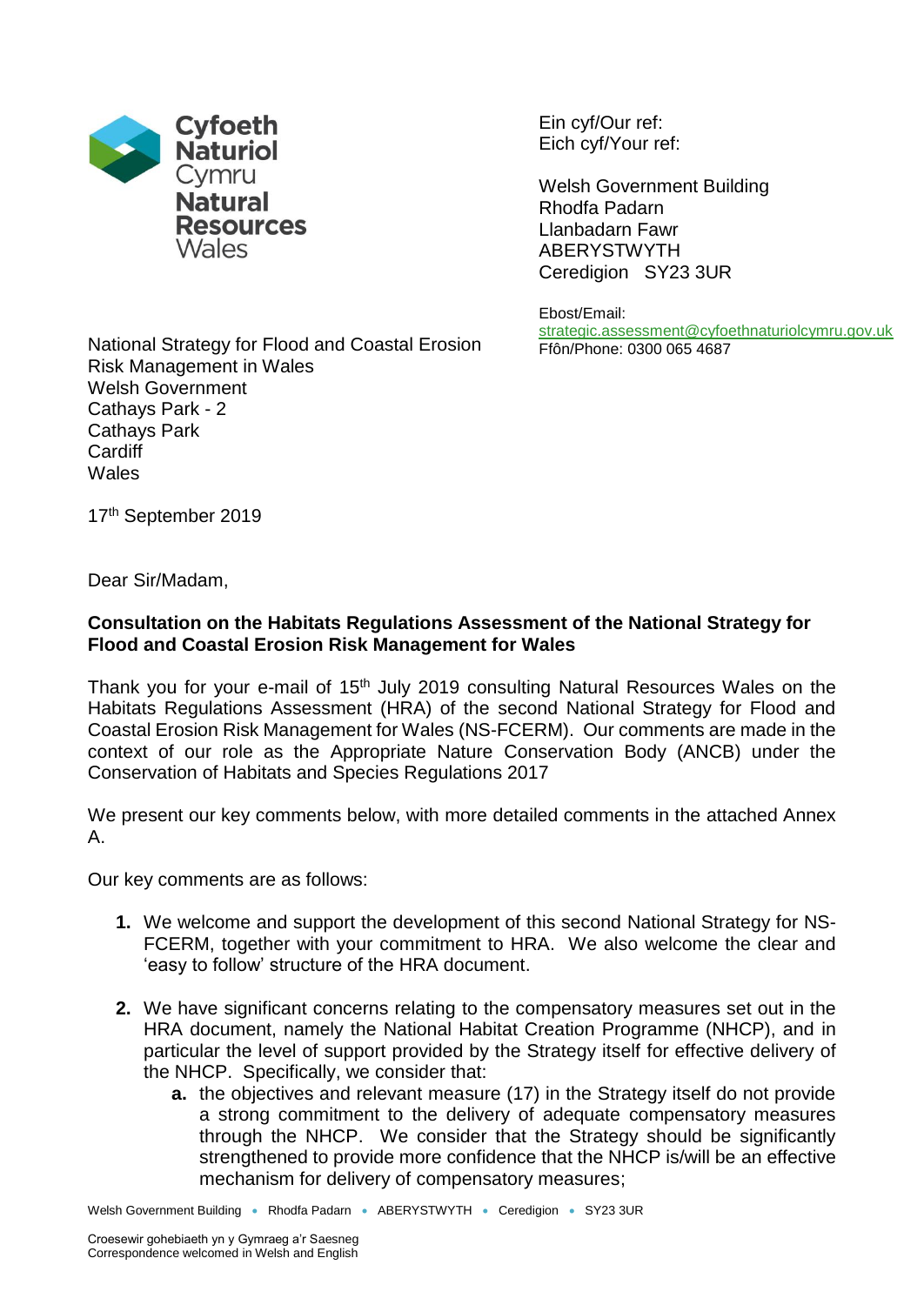

- **b.** there are potential impacts on European sites that could result from the implementation of the Strategy that will not be compensated for through the NHCP, and this should be acknowledged and considered in the HRA;
- **c.** there is a lack of evidence and transparency about the requirements for NHCP delivery of compensatory habitat and the measures delivered to date, which reduces confidence that this is an effective strategic approach capable of enabling the Strategy to be adopted in compliance with Regulation 109 of the 2017 Habitats and Species Regulations. This evidence needs to be presented as part of the HRA.
- **3.** Regulation 109 states *…..the appropriate authority must secure that any necessary compensatory measures are taken to ensure that the overall coherence of Natura 2000 (European site network) is protected*. The NHCP is identified as the sole means for delivering compensatory measures in order to comply with Regulation 109. Given the concerns set out above, we do not currently have confidence that this approach to compensatory measures, namely the NHCP, will be sufficient to ensure that the overall coherence of the European site network will be protected. We therefore would expect to see stronger commitments within the Strategy to ensure that the NHCP delivers what it is required to deliver (see section 16 in Annex 1 for more detailed comments in relation to these concerns).

We hope the above is of use. Should you have any queries regarding these comments, please do not hesitate to contact Roger Matthews via [strategic.assessment@cyfoethnaturiolcymru.gov.uk.](mailto:strategic.assessment@cyfoethnaturiolcymru.gov.uk)

Yours sincerely,

HDRespolds

**Moira Reynolds Corporate Planning, Performance and Strategic Assessment Team Leader**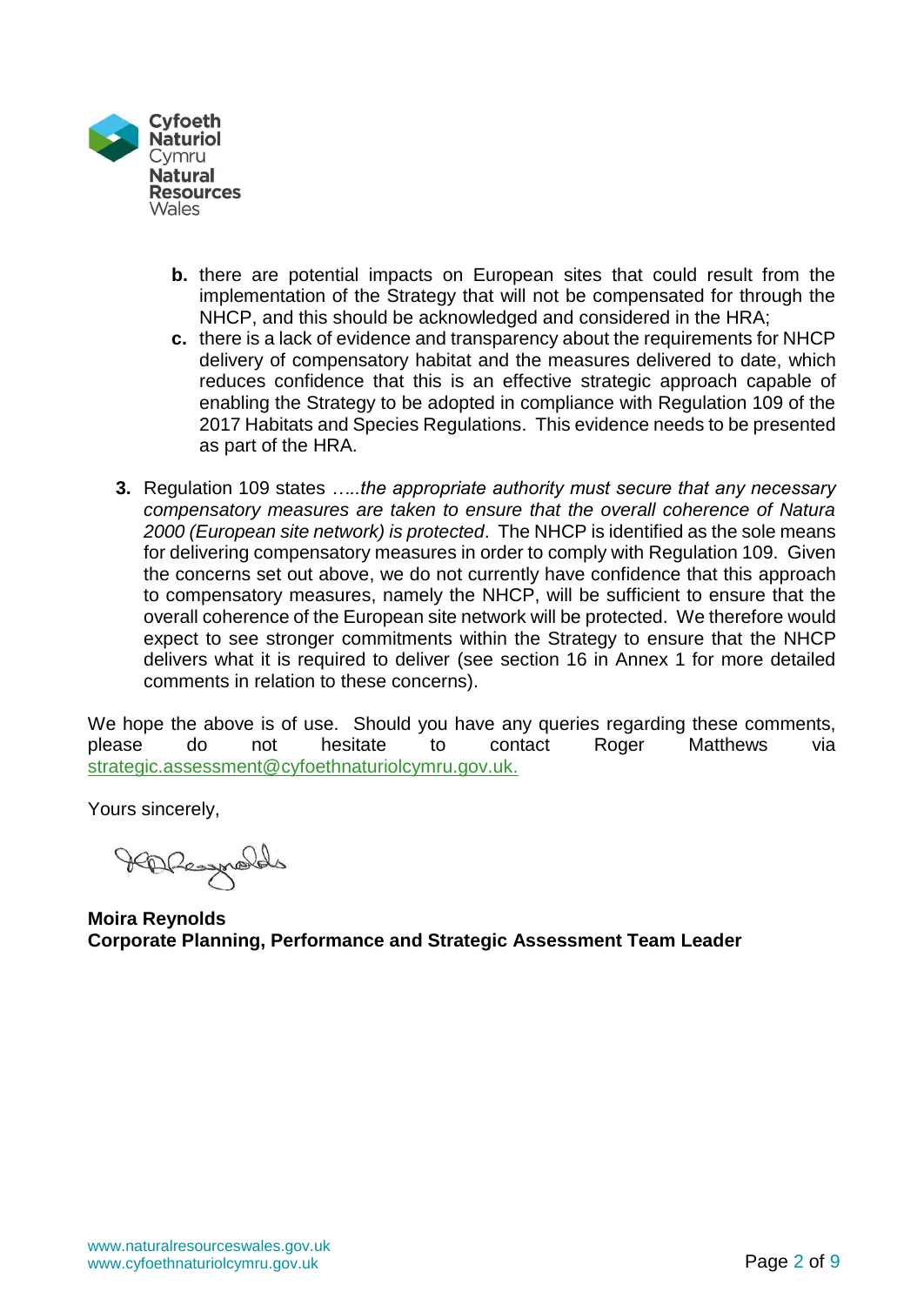

## **Annex A**

- **4.** Pg. 9, 2.1 European sites that could be affected by the Strategy, Special Areas of Conservation – Liverpool Bay / Bae Lerpwl is an SPA not a SAC.
- **5.** Pg. 10, European sites unlikely to be affected by the Strategy paragraph 2 states '*There are two designated SPAs in Welsh coastal waters; these sites are therefore considered unlikely to be affected by the Strategy. They comprise Skokholm and Skomer SPA, and Grassholm SPA*.' For information, there is also Glannau Aberdaron ac Ynys Enlli/ Aberdaron Coast and Bardsey Island SPA, and the Skokholm and Skomer SPA has been extended into the sea and is now called Skomer, Skokholm and the Seas off Pembrokeshire/ Sgomer, Sgogwm a Moroedd Penfro SPA.
- **6.** Pgs. 16-17, 3.1 Screening, In-combination assessment we note that the assessment makes reference to the National Development Framework, which is expected to be published in September 2020. We recommend that Area Statements (expected to be published in March 2020) are also referenced in this section. Whilst we acknowledge that they are still under development and therefore it is not possible to assess them in the current in-combination assessment, it is likely that they will need to be considered in the in-combination assessments of the HRAs of lower-tier plans, strategies, actions or measures arising from the Strategy. We believe that this is an opportunity to flag up the future significance of Area Statements, in part because higher-level HRAs help to set the framework for subsequent lower-tier HRAs.
- **7.** Also in this section on the in-combination assessment, we welcome the reference to the Welsh National Marine Plan (WNMP), which we understand is likely to be published during the autumn. However, the HRA does not include the WNMP in the assessment because it states that the final plan and accompanying HRA are not currently available to inform an in-combination assessment. We believe that the WNMP has the potential to have in-combination effects with the NS-FCERM, and we are surprised that it has not been possible to include this Welsh Government plan in this assessment. It is likely that the WNMP will need to be considered in the in-combination assessments of the HRAs of lower-tier plans, strategies, actions or measures arising from the Strategy.
- **8.** Pgs. 30-21, Table 3: Summary of NS-FCERM related activities and some of their potential impact types:
	- In relation to row C5. *The Strategy acknowledges the importance of hard engineering in flood alleviation but encourages green/grey interventions to improve the function, biodiversity and aesthetics of assets*, we advise that there should be a tick in the G. *Competition from non-native species*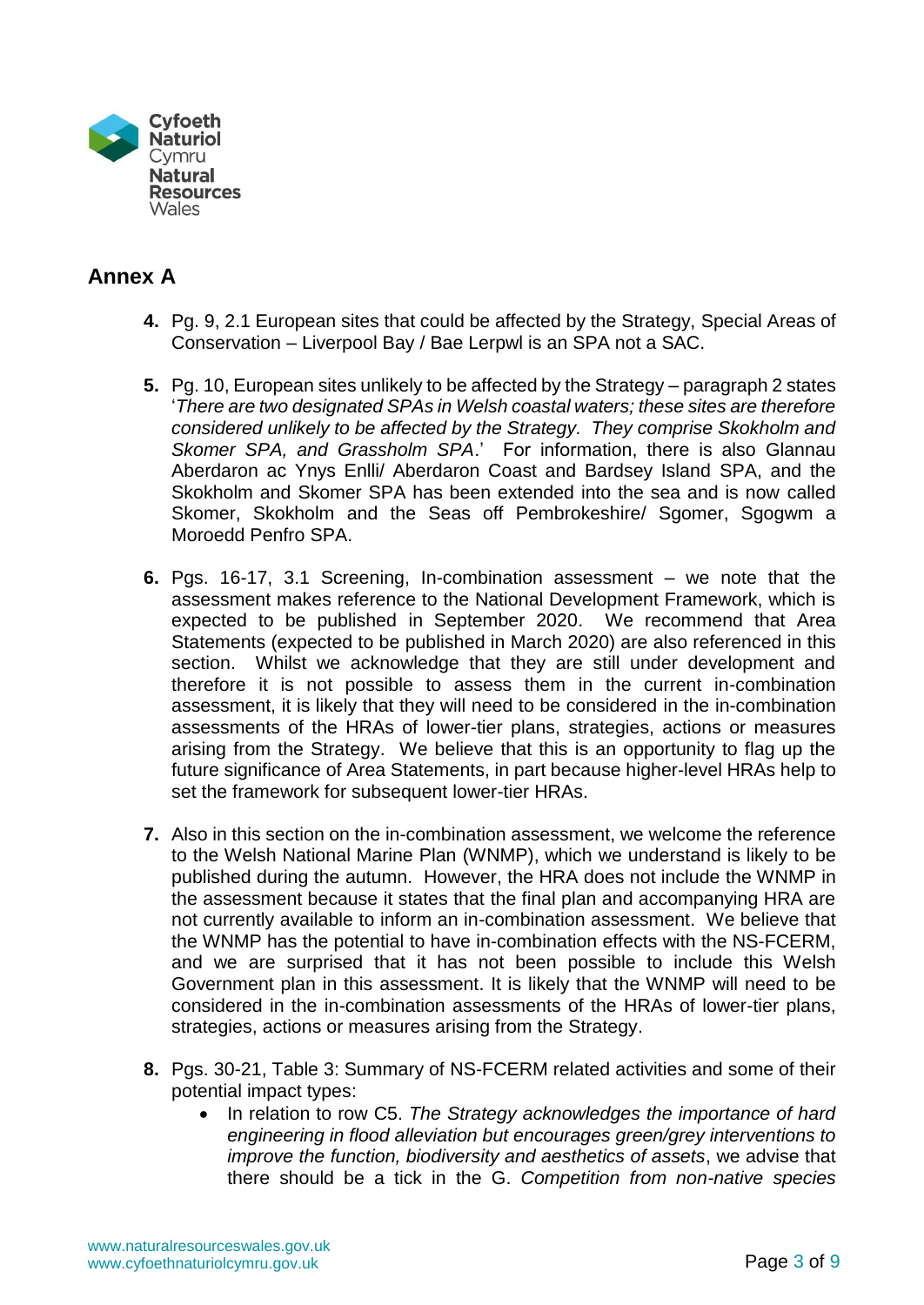

column because green-grey interventions in the marine environment would need to consider implications for invasive non-native species (INNS).

- Also in relation to row C5, we advise that there should be a tick in the D. *Changes in turbidity* column because green-grey interventions (e.g. polders) could trap sediment and reduce turbidity.
- In relation to row D5. *NHCP continues to monitor and predict coastal squeeze impacts on intertidal habitats (N2K) sites. It also aims to deliver projects to proactively deliver compensatory habitat to allow RMA's to proactively manage flood risk in coastal communities*, we advise that there should be a tick in the H. *Changes to flow & velocity regime and improved drainage* column because National Habitat Creation Programme (NHCP) projects are likely to change the hydrodynamic regime for a section of coast/estuary.
- Also in relation to row D5, we advise that there should be a tick in the B. *Changes in physical regime* column because National Habitat Creation Projects (NHCP) projects are likely to change the physical (hydrodynamic) regime for a section of coast/estuary.
- **9.** Pgs. 22-23, Table 4: Generic impact types arising from NS-FCERM activities on European sites habitats and species groups:
	- Column 2.3 *Vascular plants, grassland* we note that this group appears to be unaffected by any of the impacts listed – we seek clarity as to whether this is because they don't occur in the coastal zone (as this is covered by coastal plants)?
	- Column 1.11 *Coastal habitats sensitive to abstraction* we seek clarity as to whether this includes dunes slacks, which are sensitive to abstraction? Similarly, row J *Changes to water chemistry* has the potential to impact on dune slacks, so should be ticked either under this column or column 1.10 *Coastal habitats*.
	- Column 2.11 *Coastal plants* we presume that if row E. *Habitat/ community simplification* has the potential to impact column 1.12 *Estuarine and intertidal habitats* then it is also likely to impact column 2.11 *Coastal plants*? Similarly, we presume that if row J. *Changes to water chemistry* has the potential to impact column 1.12 *Estuarine and intertidal habitats* then it is also likely to impact column 2.11 *Coastal plants*?
	- Column 1.12 *Estuarine and intertidal habitats* we seek clarity as to why this column is ticked for row F. *Disturbance (noise, visual)*?
	- Column 1.10 *Coastal habitats* we would expect this box to be ticked for row H. *Changes to flow & velocity regime*.
	- Column 1.12 *Estuarine and intertidal habitats* this column could be affected by row I *Reduced surface water flooding* because it could affect transitional areas where there is freshwater influence on saltmarsh.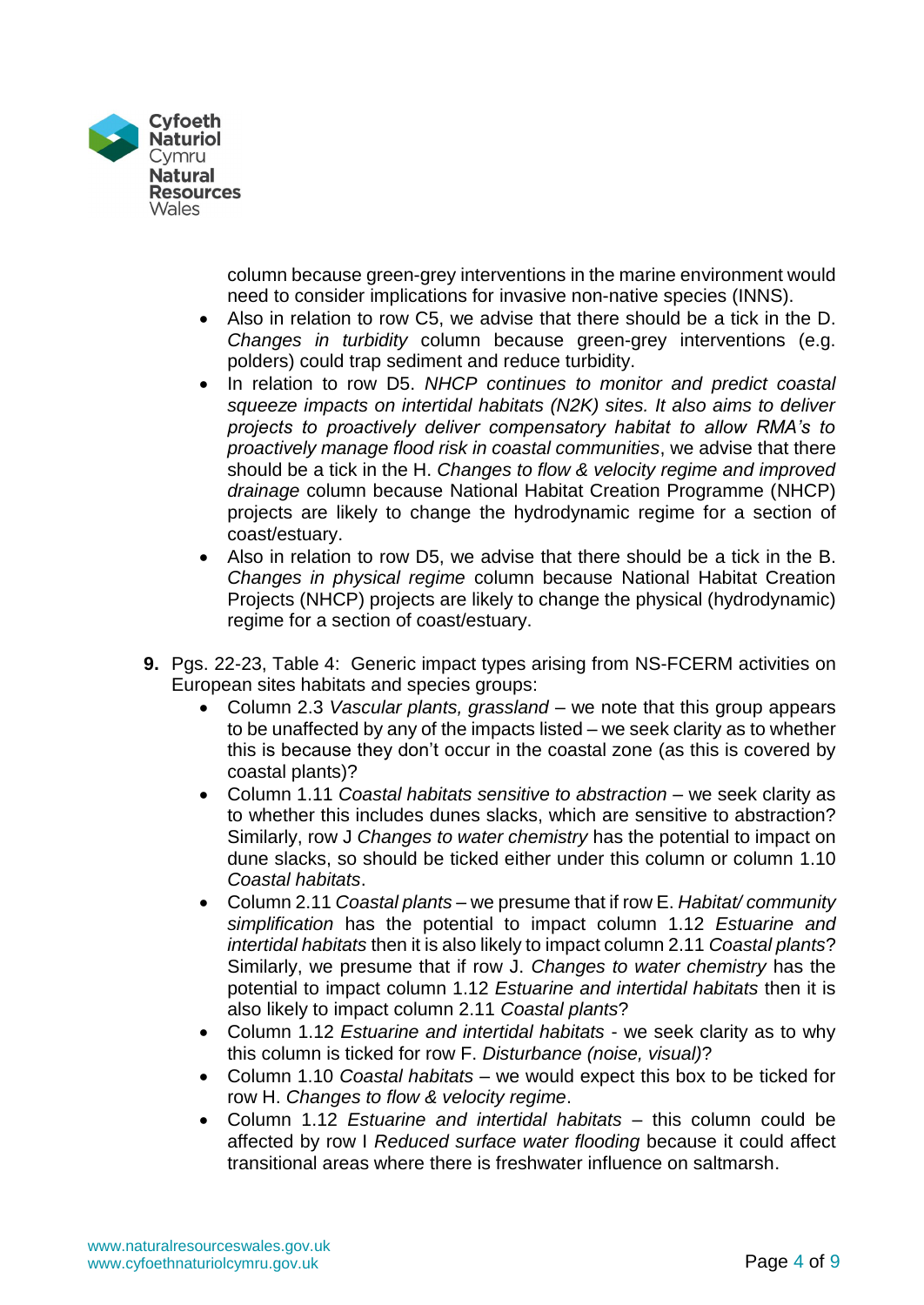

- Column 1.10 *Coastal habitats* similarly, this column could be affected by row I *Reduced surface water flooding* because it could affect coastal habitats where there are fresh water influences.
- **10.**Pgs. 24-27, 3.2.2 Assessment of potential in combination effects, Shoreline Management Plans and Flood Risk Management Plans – we recommend that the text in this section acknowledges that all the Welsh SMPs were unable to rule out adverse effects on the integrity of European Sites, went through the derogations set out under Article 6(4) of the Habitats Directive, which resulted in the NHCP as a compensatory mechanism to ensure that the overall coherence of European site network is protected.
- **11.**In relation to the absence of the Welsh National Marine Plan (WNMP) in the appropriate assessment in-combination assessment, note our comments in pt. 7 above.
- **12.**Pgs. 27-28, 3.2.3 Avoidance and Mitigation of Impacts first bullet point on pg. 27 – we have a couple of minor comments regarding the wording in this paragraph:
	- Firstly, the text refers to *coastal ecological habitats* we suggest the word *ecological* is removed;
	- Secondly, the text states *The Strategy establishes that there are several significant areas around the coast of Wales where low-lying habitat sites are located between the sea and constructed coastal defence infrastructure.* We suggest that this sentence is reworded or removed altogether. Any European sites which include intertidal/coastal habitats, and which have defended sections of coast for which the Shoreline Management Plan (SMP) policy is hold the line have the potential to cause coastal squeeze effects.
	- We also note the reference to the NHCP, and emphasise that this is compensation, not avoidance or mitigation, so should only be considered during Article 6(4).
- **13.**Pg. 27, third bullet point we also have some concerns regarding the wording in this paragraph, in particular the first sentence (including reference to *reservoirs*). We suggest rewording this paragraph as follows:

*The Strategy highlights the importance of the protection of the most at risk habitats in Wales, including coastal and freshwater habitats within European designated sites, the need to avoid longer term damage through careful management, and that a wider view of the impacts of flood and coastal erosion risk management schemes needs to be taken.*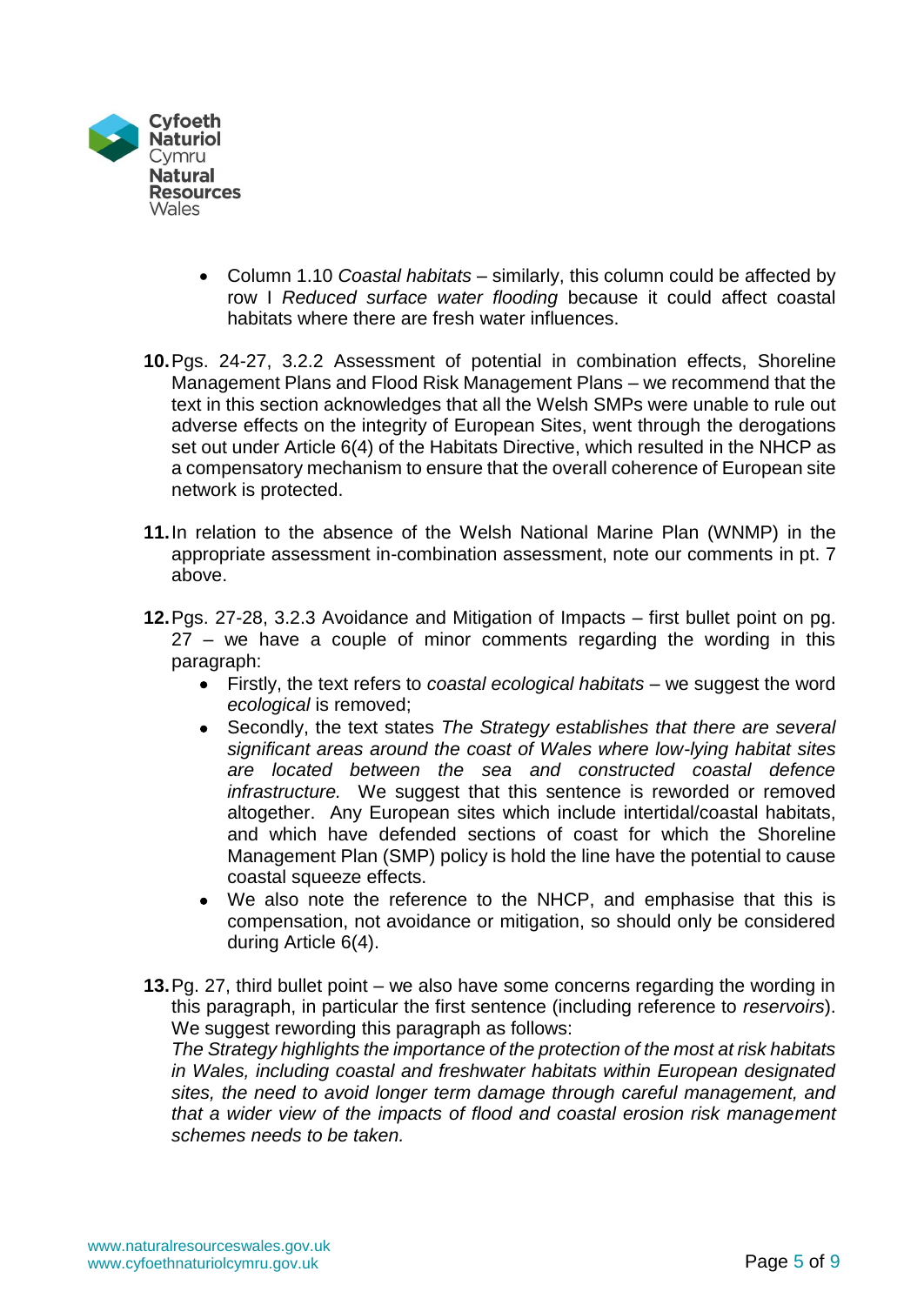

- **14.**Pg. 28, first bullet point this states: *Identifying 'roll back' and managed realignment in coastal areas where appropriate*. This sentence doesn't appear to be complete and requires some clarification. Should it read: *Identify opportunities for managed realignment*? With regards to the reference to *roll back*, we are unclear whether the action proposed here is:
	- identifying where coastal habitats are likely to 'roll back' and also identifying the land which would be affected by this, or
	- identifying situations where roll back could be facilitated by appropriate management of land likely to be 'accommodating' the roll back, or protecting those areas from development?
- **15.**Pg. 28, fourth bullet point this states: *Changing land management practices and increasing the use of wetlands that could significantly benefit habitats and enhance biodiversity.* This measure requires some clarification – does the changing of land management practices relate specifically to increasing the use of wetlands, and is the increasing use of wetlands for water storage for example? Should it read: *Changing land management practices to enable the increased use of wetlands, that would also significantly benefit habitats and species (or just biodiversity)*?
- **16.**Pg. 32, 3.4 IROPI and compensatory measures Compensatory measures whilst Natural Resources Wales welcomes the commitment and support for the NHCP in the HRA document, we have a number of significant concerns which we set out below:
	- **a. We are concerned that the Strategy itself does not provide the strong commitment to the delivery of appropriate compensatory measures through the NHCP required to have confidence that the overall coherence of the European site network will be protected**. We consider that the objectives and relevant measure (17) in the Strategy itself is weak, as it refers only to *manage the requirements for the NHCP* and *agree a baseline and establish a monitoring programme for the highest risk areas to inform the NHCP*. This suggests an emphasis on only delivering what is absolutely necessary in terms of area, rather than ensuring that sufficient habitat of the right type, quality, location, timing, etc. (especially if relying on a 1:1 ratio) is created.

In addition, there is no commitment in this HRA document to follow the most recent European Union Guidance, and specifically the sections relating to compensatory measures including section 5.4: [https://ec.europa.eu/environment/nature/natura2000/management/docs/a](https://ec.europa.eu/environment/nature/natura2000/management/docs/art6/Provisions_Art_._nov_2018_endocx.pdf) [rt6/Provisions\\_Art\\_.\\_nov\\_2018\\_endocx.pdf](https://ec.europa.eu/environment/nature/natura2000/management/docs/art6/Provisions_Art_._nov_2018_endocx.pdf)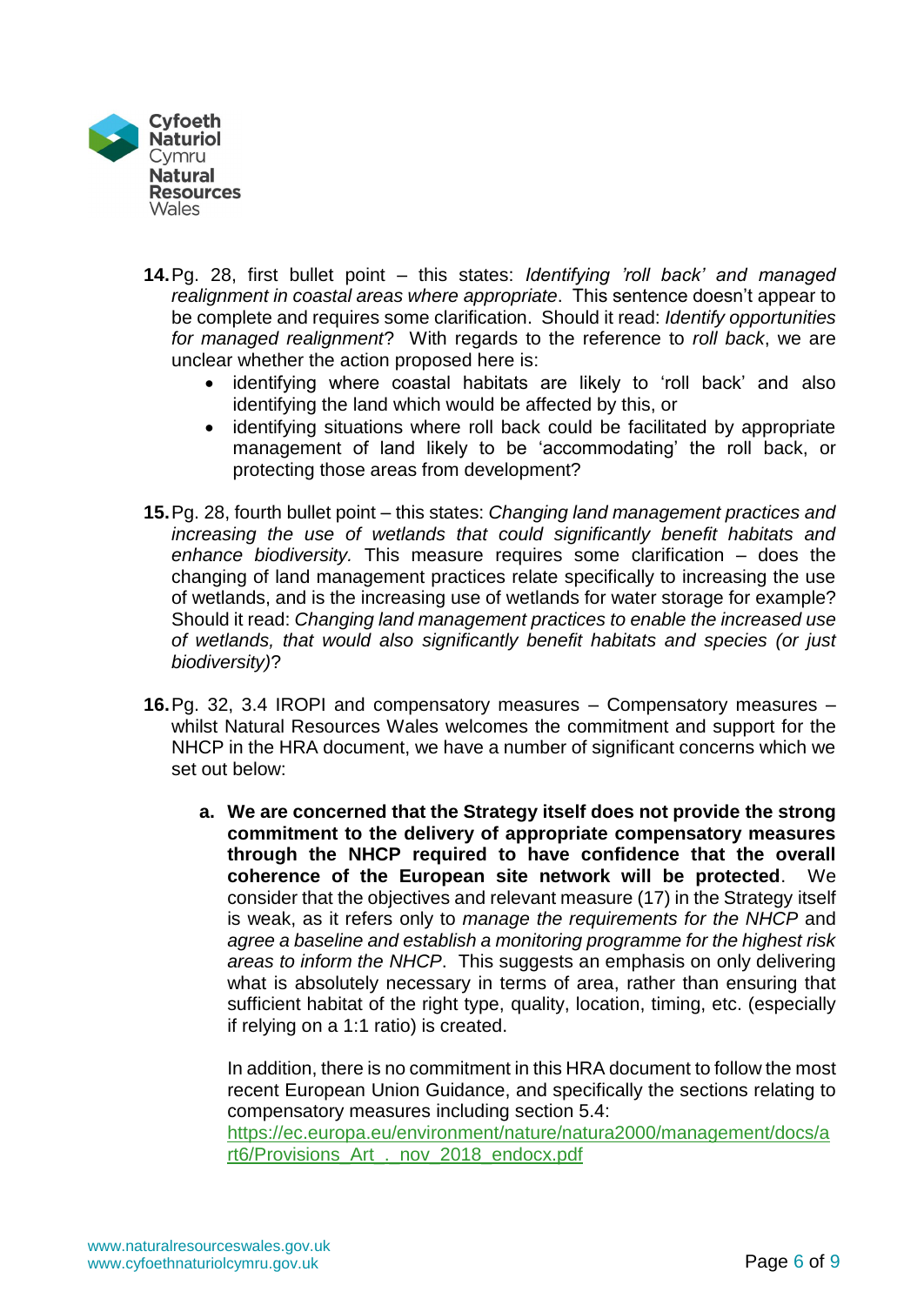

Note that the Wales Coastal Monitoring Centre (WCMC), as currently established and referred to in the Strategy, will not provide any relevant evidence for the management of the NHCP, as it is only collecting topographic profiles in the highest risk areas – it is not measuring or reporting on habitat extent or sea-level rise.

The reference within Measure 17 to: '*establishing a monitoring programme for the highest risk areas*' does not reflect the extensive work undertaken by ABPMer under contract from Natural Resources Wales (*Oaten, J., Brooks, A. and Frost, N. 2018. Coastal Squeeze Evidence and Monitoring Requirement Review. Natural Resources Wales Report No: 307, 188pp, Natural Resources Wales, Cardiff*). Evidence Report 307 states that even with significant investment in monitoring it is not possible to distinguish with any reasonable degree of certainty what proportion of coastal change may be attributable to coastal squeeze specifically. Therefore, the recommended approach was to intermittently (approximately every 6 years) review any available coastal change and sea-level rise data to understand trends and pace of coastal change, and that this could either be undertaken by Natural Resources Wales if funding were made available to do this or could be delivered through the WCMC. This coastal change review could then be used to qualitatively inform the pace of NHCP delivery. We strongly recommend that this measure is discussed further between Welsh Government and Natural Resources Wales to reflect Evidence Report 307 and the discussions between Natural Resources Wales and Welsh Government in February 2019.

Given the very significant challenges and uncertainties associated with relying on a monitoring programme to demonstrate sufficiency, we advise that the relevant text in the NS-FCERM should focus on the demonstration of habitat delivery compared with predicted losses.

Natural Resources Wales would like to see much clearer and stronger requirements for delivery and effective management of the NHCP, in both the objectives and relevant measure (17) in the Strategy itself, and in the HRA document.

**b. We are concerned that the NHCP provides compensatory measures in specific circumstances only**. It will not provide any compensatory measures for SMP Policy units which are *No Active Intervention* (NAI) or *Managed Realignment* (MR), even though defences may be present within these units and be causing coastal squeeze losses up until the point the MR policy is implemented, or the defence fails under a NAI scenario (assuming that maintenance does not occur). It will not provide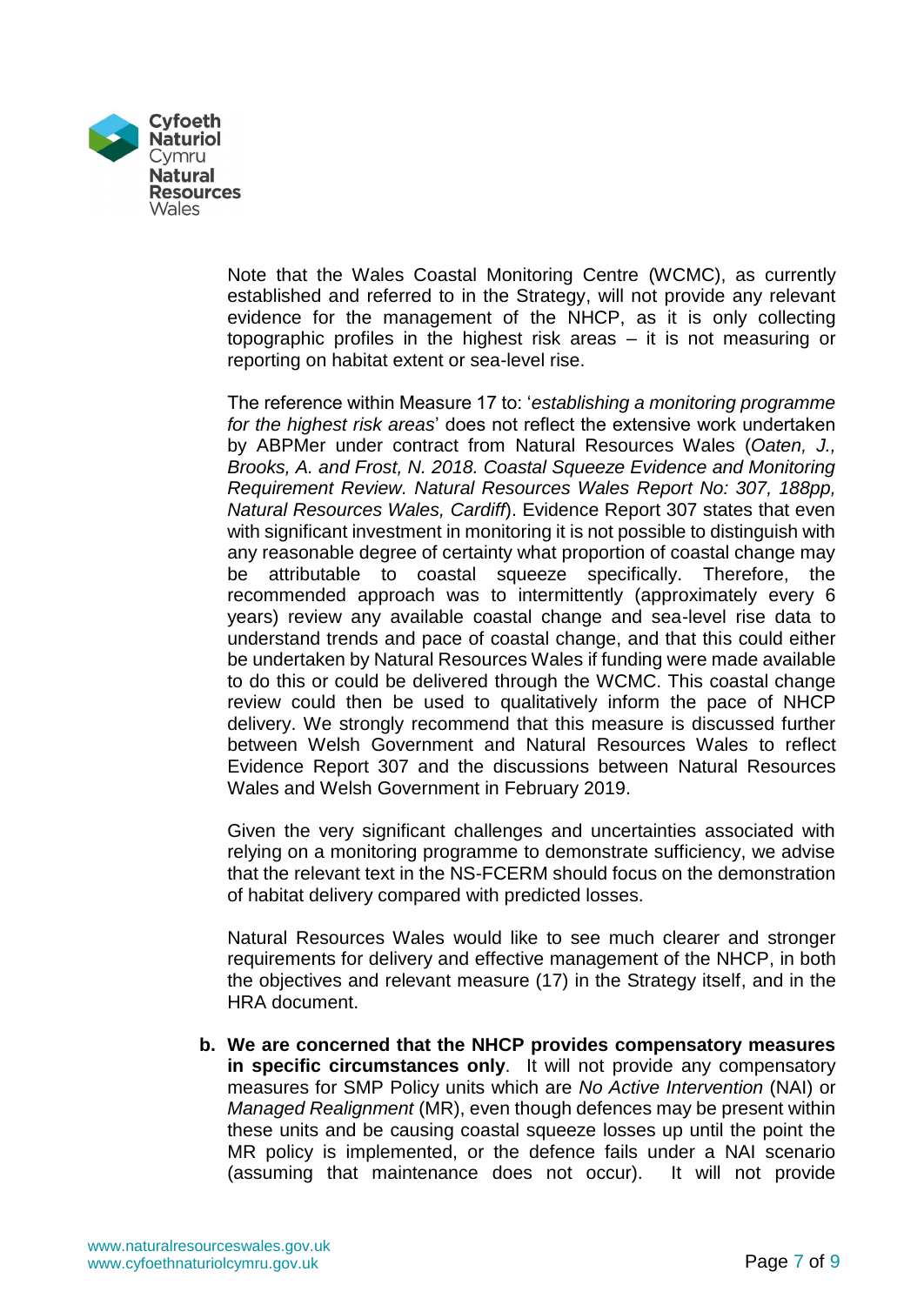

compensatory measures for projects associated with third party structures. It will also not deliver any compensatory measures not related to coastal squeeze, e.g. footprint effects, disturbance, etc, so these will continue to be considered at the project level.

Our concern therefore is that there are potential adverse effects on European sites that could result from the implementation of the Strategy that will not be compensated for through the NHCP. This is not acknowledged or considered in the HRA.

**c. We are concerned that there is a lack of evidence and transparency about the requirements for NHCP delivery of compensatory habitat and measures delivered to date**, which reduces confidence that this is an effective strategic approach, despite the conclusions reached in the HRA.

For example, in the first paragraph at the top of pg. 33, the text states that: *The NHCP has created sufficient habitat to cover current IROPI cases for compensatory requirements*. However, no evidence is presented in the HRA document to support this statement. Given that this is the second NS-FCERM strategy, and that the NHCP was established as a result of the first NS-FCERM, there should be evidence that it is delivering, and, importantly, delivering appropriately in terms of extent, type, location, quality and timing. Information should be provided on specifically how much habitat is required overall to cover current IROPI cases for compensatory requirements, what is the total extent that has been provided to date, and is the geographic spread and habitat type created to date appropriate i.e. there needs to be a clear, evidenced case presented as to why it is considered that the NHCP is able to provide sufficient compensatory habitat for the losses expected.

The second paragraph on pg. 32 states:

*For this reason, there is a risk that the rate of delivery of compensatory habitat may not keep pace with habitat degradation and loss from sea level rise, and so it is important for the NHCP to be adequately supported to mitigate this risk*

Whilst we agree with both the risk that the rate of delivery of compensatory habitat may not keep pace with habitat degradation and loss from sea level rise, and the need for the NHCP to be adequately supported to mitigate this risk, we do not consider that this is not the sentiment that comes across within the Strategy. Given the reliance on the NHCP we consider that there should be much stronger measures within the Strategy to ensure that the NHCP delivers what it is required to deliver.

The final paragraph on pg. 32, states that: